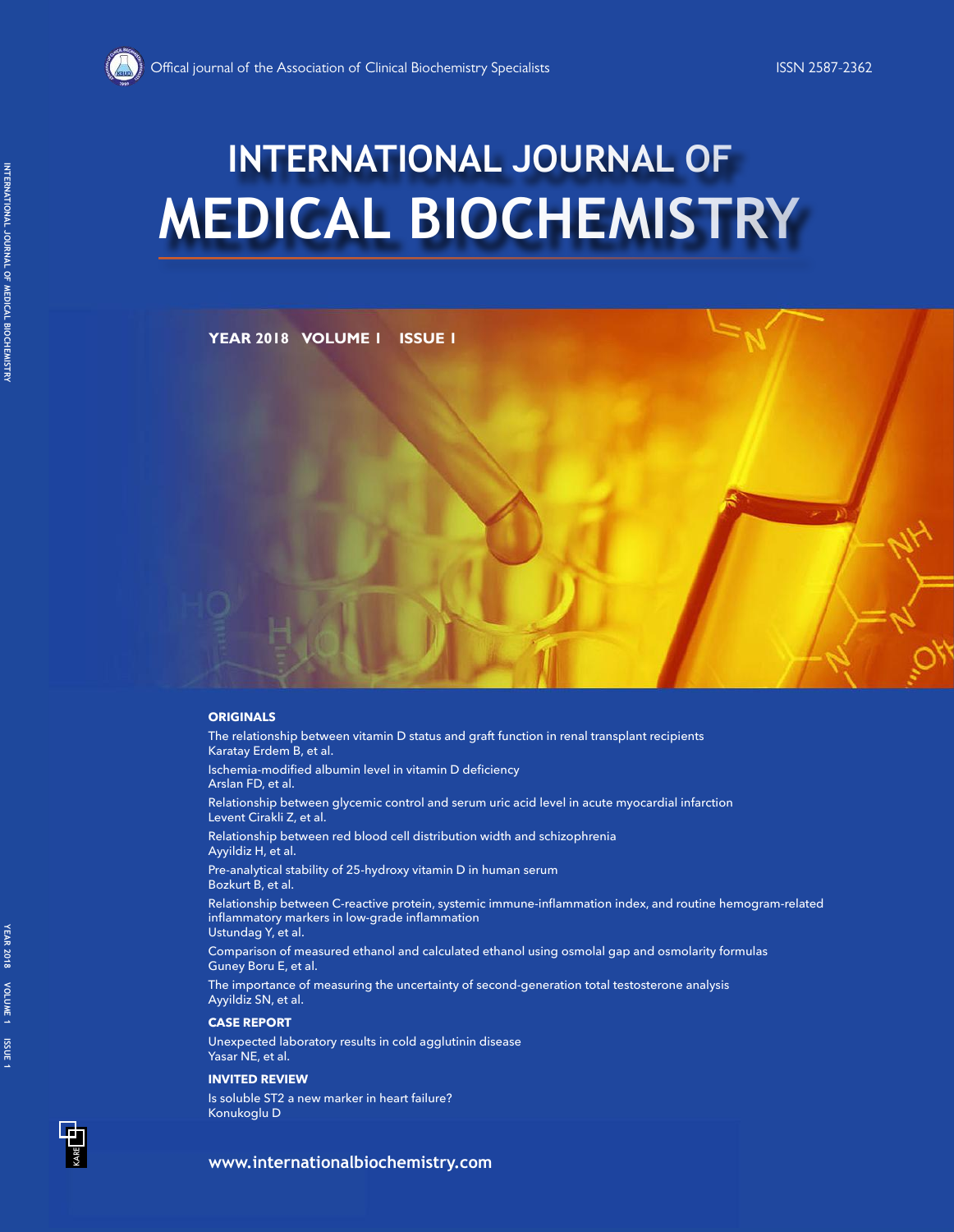# **INTERNATIONAL JOURNAL OF MEDICAL BIOCHEMISTRY**

## EDITOR-IN-CHIEF DILDAR KONUKOGLU

Istanbul University, Cerrahpaşa Faculty of Medicine

### ASSOCIATE EDITORS **NECIP ILHAN**

Fırat University, Faculty of Medicine

# ASIM OREM Karadeniz Technical University, Faculty of Medicine

EDITORIAL ASSISTANT CUNEYT CANBULAT

General Manager of KBUDEK External Quality Control Programme

#### PUBLISHING MANAGER DILDAR KONUKOGLU

Istanbul University, Cerrahpaşa Faculty of Medicine

PUBLISHING MANAGER ASSISTANT FIKRET TALU

Secretary of Association of Clinical Biochemistry Specialists

SCIENTIFIC ADVISORY BOARD KHOSROW ADELI, Canada

- EVIN ADEMOGLU, Istanbul HALIDE AKBAS, Antalya ANGELO AZZI, USA ETIENNE CAVALIER, Belgium KAYA EMERK, Istanbul KYM FRANCIS FAULL, USA UZAY GÖRMÜŞ DÉGRIGO, Istanbul NEVIN ILHAN, Elazig FERRUH K. ISMAN, Istanbul HUSEYIN KAYADIBI, Corum GABOR L. KOVACS, Hungary
- MINE KUCUR, Istanbul ISHAK OZEL, Zonguldak MAURO PANTEGHINI, Milano JORGE SEPULVEDA, New York MUHITTIN SERDAR, Istanbul ANA-MARIA SIMUNDIC, Croatia DOUGLAS THOMPSON, UK TOMRIS OZBEN TOMASI, Antalya TURAN TURHAN, Ankara SUKRU ULUSOY, Trabzon ALEXANDER ZOUGMAN, UK

#### **VOLUME 1 ISSUE 1 YEAR 2018**

The Owner and Publishing Manager on behalf of the Association of Clinical Biochemistry Specialists (Klinik Biyokimya Uzmanları Derneği)

Address: Maslak Mah. AOS 55. Sok. No: 2, 42 Maslak A Phone: Blok Daire: 231 Sariyer, Istanbul-Turkey Fax: +90 212 241 26 53 e-mail: +90 212 241 26 54 web: www.kbud.org.tr PROF. DILDAR KONUKOGLU info@kbud.org.tr



Publisher: KARE PUBLISHING Address: Altayceşme Mah. Engin Sok. No: 3 Phone: +90 216 550 61 11 Fax: +90 212 550 61 12 e-mail: info@karepb.com K 4, Da: 20, Maltepe, Istanbul

> *Yayın Turu: Uluslararası Sureli Basım Tarihi: Ocak 2018 Basım Adedi: 1000 Basım: Yıldırım Matbaacılık, Istanbul Tel: +90 212 629 80 37* web: www.kareyayincilik.com

International Journal of Medical Biochemistry is a peer-reviewed journal published triannually. Materials published in the Journal is covered by copyright 2018. All rights reserved. This publication is printed on paper that meets the international standard ISO 9706:1994. National Library of Medicine (USA) recommends the use of permanent, acid-free paper in the production of biomedical literature.